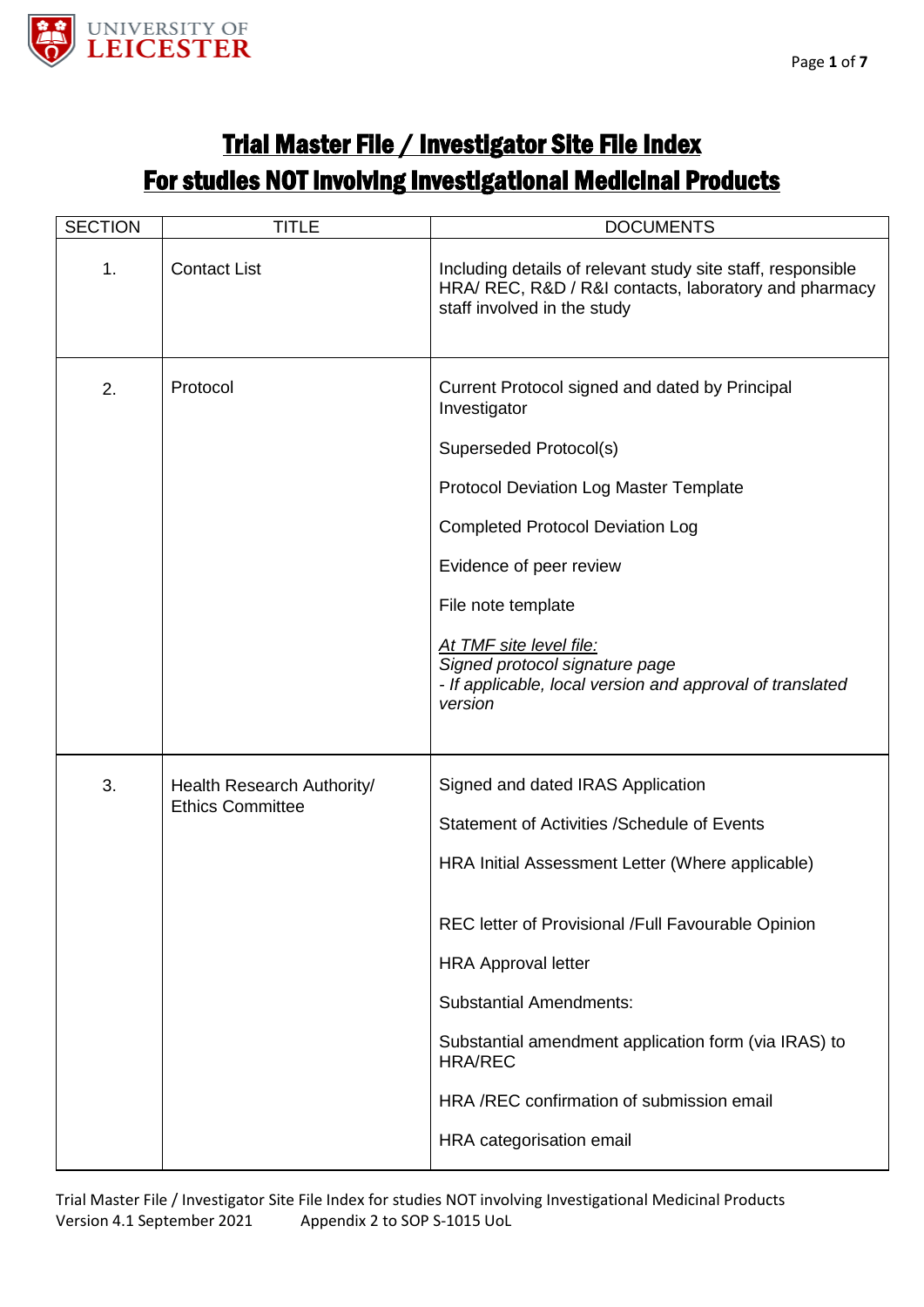

|    |                                    | HRA Approval letter / REC favourable opinion letter                                                                                                 |
|----|------------------------------------|-----------------------------------------------------------------------------------------------------------------------------------------------------|
|    |                                    | <b>Non Substantial Amendments:</b>                                                                                                                  |
|    |                                    | Minor Amendments application form to HRA/REC                                                                                                        |
|    |                                    | HRA /REC confirmation of submission email                                                                                                           |
|    |                                    | HRA approval /REC favourable opinion                                                                                                                |
|    |                                    | GCP Compliance / REC Constitution / Composition / List of<br>members (forms part of REC favourable opinion)                                         |
|    |                                    | HRA / Ethics Correspondence                                                                                                                         |
|    |                                    | <b>At Trial Master File level:</b><br><b>Completed Feasibility Form</b>                                                                             |
|    |                                    | Copy of completed Site Specific Assessment / Statements<br>of Activities/ Schedule of Events and relevant HRA<br>approvals / REC favourable opinion |
|    |                                    | Evidence of receipt of amendment from all collaborating<br>centres                                                                                  |
|    |                                    | Correspondence where appropriate with Sponsor / HRA &<br><b>REC</b>                                                                                 |
|    |                                    |                                                                                                                                                     |
| 4. | <b>R &amp; D / R&amp;I</b>         | R & I application                                                                                                                                   |
|    |                                    | R & I approval / authorisation                                                                                                                      |
|    |                                    | Submission / Notification and R&I<br>acknowledgement/approval / authorisation of all<br>Substantial and Non-Substantial Amendments                  |
|    |                                    | R & I Correspondence                                                                                                                                |
|    |                                    | At Trial Master File level:<br>Collaborating sites R&I/R&D submission and approval/<br>authorisation documentation.                                 |
|    |                                    | Notification / receipt of all subsequent                                                                                                            |
|    |                                    | amendments/approvals / authorisation                                                                                                                |
|    |                                    | Local R&I / R&D correspondence                                                                                                                      |
| 5. | <b>Investigator Site Personnel</b> | Template of Delegation of Authority Log                                                                                                             |
|    |                                    | Delegation of Authority Log                                                                                                                         |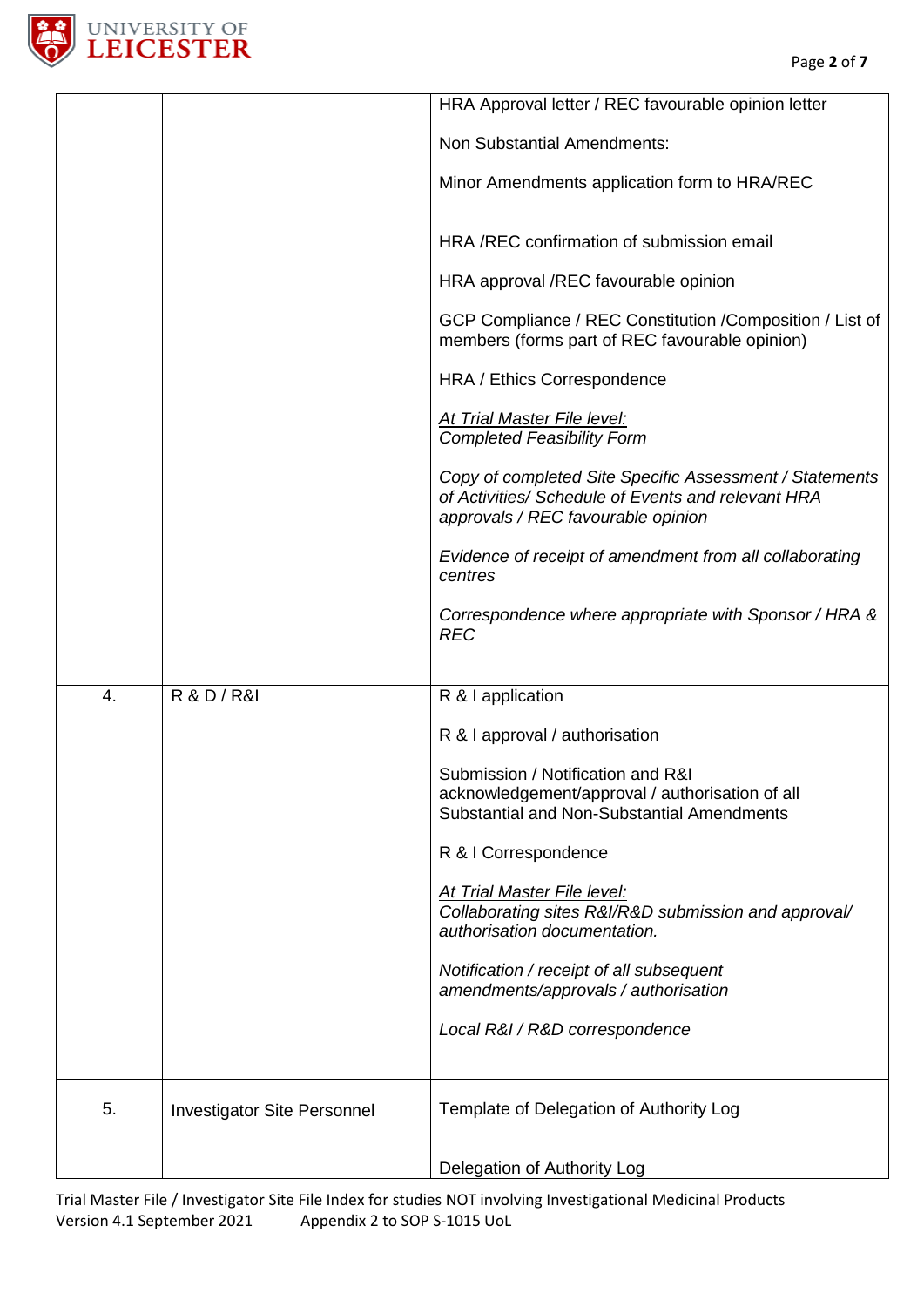

|    |                              | Original signed and dated current CVs for all study<br>personnel<br>Evidence of GCP training/consent training e.g. certificate<br>Evidence of study specific training<br>At TMF site level file:<br>Copy of completed delegation of duties / authorised<br>signatures forms, original CV for PI, CVs for other site<br>staff<br>Trial Training documentation:-<br>- GCP Training<br>- Protocol-related training / Investigator Meeting<br>documentation                                                                                                             |
|----|------------------------------|---------------------------------------------------------------------------------------------------------------------------------------------------------------------------------------------------------------------------------------------------------------------------------------------------------------------------------------------------------------------------------------------------------------------------------------------------------------------------------------------------------------------------------------------------------------------|
| 6. | <b>Study Documentation</b>   | Template of all current approved Participant Information<br>Sheets and Informed Consent Forms- approved versions<br>printed on Host Institution headed paper (make sure the<br>version number and date is entered)<br>Superseded Participant Information Sheets and Informed<br><b>Consent Forms</b><br>Template of GP letter<br>Any other study related material eg invitation letters,<br>posters questionnaires)<br>Sample Case Report Form<br>At TMF site level file:<br>Sample of Participant Information Sheets and Informed<br>Consent Forms (local version) |
| 7. | <b>Subject Documentation</b> | <b>Template Screening Log</b><br>Completed Screening Log/s containing non identifiable<br>participant data only<br>Template Subject Enrolment/Identification log<br>Completed Subject Enrolment/Identification log (not to be<br>removed from site).                                                                                                                                                                                                                                                                                                                |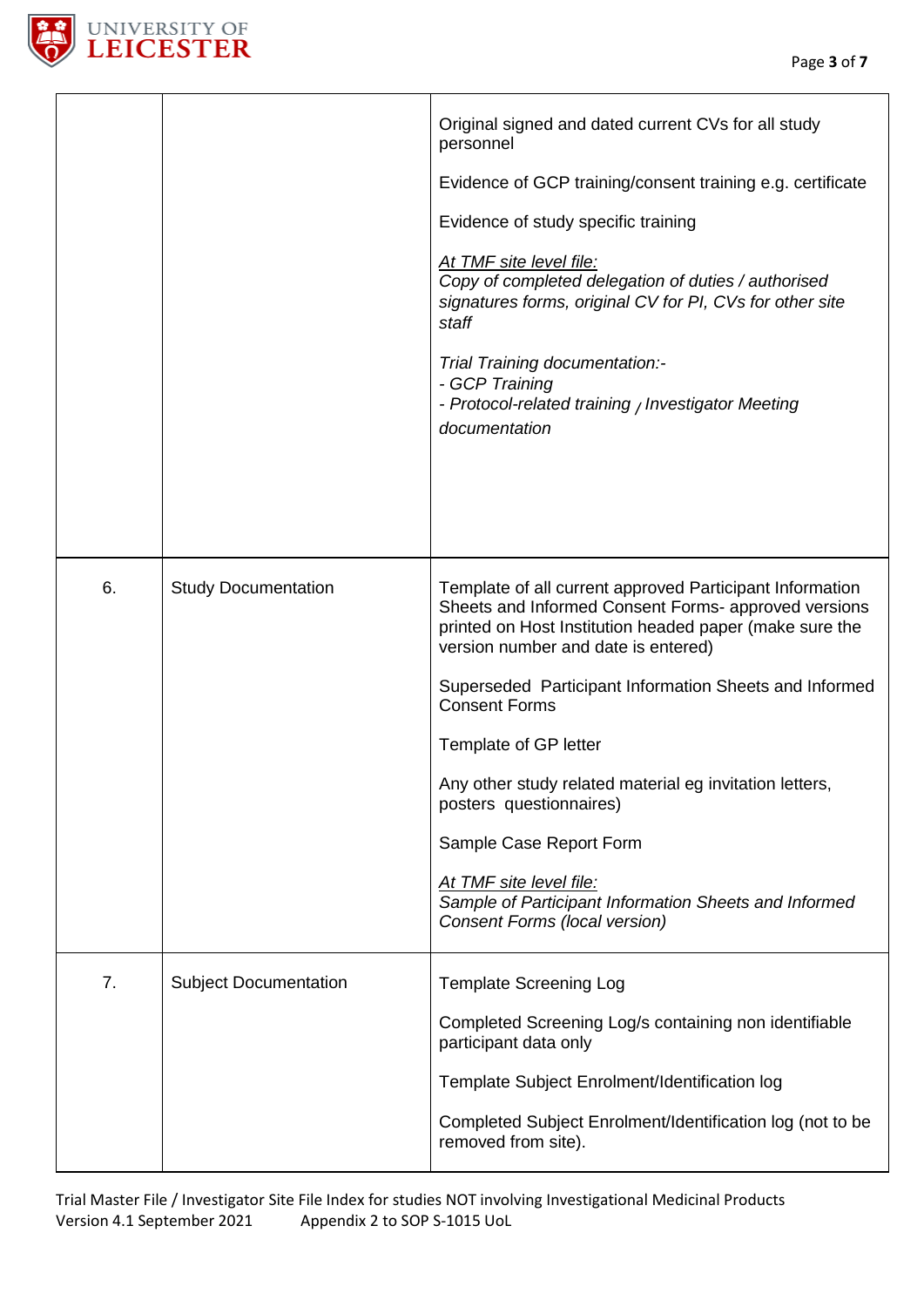

 $\mathsf{r}$ 

٦

|     |                                      | At Trial Master File level:<br>Details of Subject enrolment numbers utilised for<br>individual collaborating sites. No patient identifiable data.                                                                                                                                                                                                                                                                                                                                                                                           |
|-----|--------------------------------------|---------------------------------------------------------------------------------------------------------------------------------------------------------------------------------------------------------------------------------------------------------------------------------------------------------------------------------------------------------------------------------------------------------------------------------------------------------------------------------------------------------------------------------------------|
| 8.  | <b>Standard Operating Procedures</b> | Current UoL Standard Operating Procedures are available<br>on the UoL College of Medicine, Biological Sciences and<br>Psychology Website, Research Governance pages.                                                                                                                                                                                                                                                                                                                                                                        |
| 9.  | <b>SAE Reporting</b>                 | <b>SAE reporting Guidelines</b><br>Please refer to the SOP relating to safety reporting<br><b>Current SAE form template</b><br>Serious Adverse Events/ Serious Adverse<br>Reactions/Suspected Unexpected Serious Adverse<br>Reactions (SUSARs). SAE /SUSAR reports and<br>associated acknowledgement correspondence<br><b>SAE Tracking Log</b>                                                                                                                                                                                              |
| 10. | <b>Informed Consent</b>              | Copies of all completed consent forms                                                                                                                                                                                                                                                                                                                                                                                                                                                                                                       |
| 11. | Randomisation                        | Documentation of randomisation process<br>Details of randomisation process and all relevant<br>guidance documentation if utilised.<br>Master Randomisation List (in sealed envelope)/ details of<br>electronic randomisation process/details of where master<br>randomisation list is held and relevant contact details.<br>Evidence (where applicable) of randomisation i.e.<br>envelopes / email / IVRS<br>At Trial Master File level:<br>Details of Randomisation process and relevant contact<br>details for all collaborating centres. |
| 12. | Data                                 | Statistical Analysis Plan<br>Details of electronic/paper case report form<br>storage/security                                                                                                                                                                                                                                                                                                                                                                                                                                               |
| 13. | Monitoring                           | Agenda and minutes from Initiation/ Pre-trial Meeting<br><b>Study Specific Monitoring Plan</b><br>Initiation visit report                                                                                                                                                                                                                                                                                                                                                                                                                   |

Trial Master File / Investigator Site File Index for studies NOT involving Investigational Medicinal Products Appendix 2 to SOP S-1015 UoL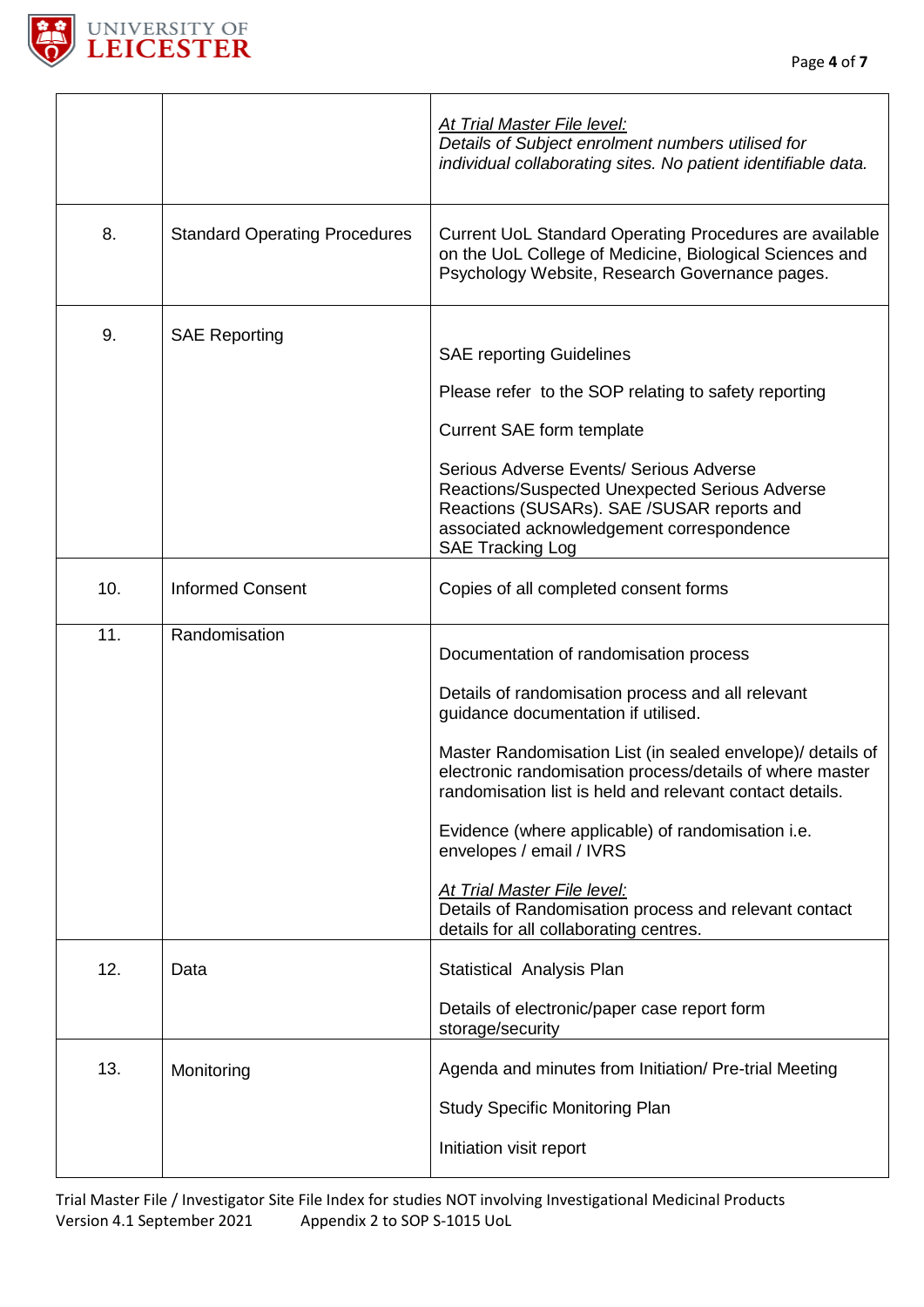

|     |                            | Master monitoring log template                                                                                                                          |
|-----|----------------------------|---------------------------------------------------------------------------------------------------------------------------------------------------------|
|     |                            |                                                                                                                                                         |
|     |                            | Completed monitoring log                                                                                                                                |
|     |                            | Interim Monitoring Documentation e.g. Monitoring visit<br>report and CI/PI responses                                                                    |
|     |                            | Final Trial Close out monitoring report                                                                                                                 |
|     |                            | External Audit reports and responses                                                                                                                    |
|     |                            | Associated correspondence                                                                                                                               |
|     |                            | Data management/Source document clarification<br>Data query management                                                                                  |
|     |                            | <b>At Trial Master File level:</b><br>Copies of all monitoring reports and associated site<br>responses for all centres. External audits and responses. |
|     |                            | Data query requests and response.                                                                                                                       |
| 14. | <b>Clinical Laboratory</b> | Central Laboratories Certificates of accreditation, if<br>applicable                                                                                    |
|     |                            | Central Laboratories Normal Reference Ranges (including<br>revisions) if applicable                                                                     |
|     |                            | Local Laboratories Certificates of accreditation, if<br>applicable                                                                                      |
|     |                            | Local Laboratories Normal Reference Ranges (including<br>revisions) if applicable                                                                       |
|     |                            | Lab Manual/sample processing instructions, if<br>applicable                                                                                             |
|     |                            | Details of sample storage facilities/ processes/relevant<br>personnel contact details                                                                   |
|     |                            | Sample Shipment Receipt/ Tracking, if applicable                                                                                                        |
|     |                            | Temperature logs for sample storage                                                                                                                     |
|     |                            | Sample storage instructions/Inventory of<br>samples/specimens, if applicable                                                                            |
|     |                            | Inventory/destruction log of all samples/specimens                                                                                                      |
|     |                            | Details of sample storage arrangements (where<br>applicable) for all samples held for future research                                                   |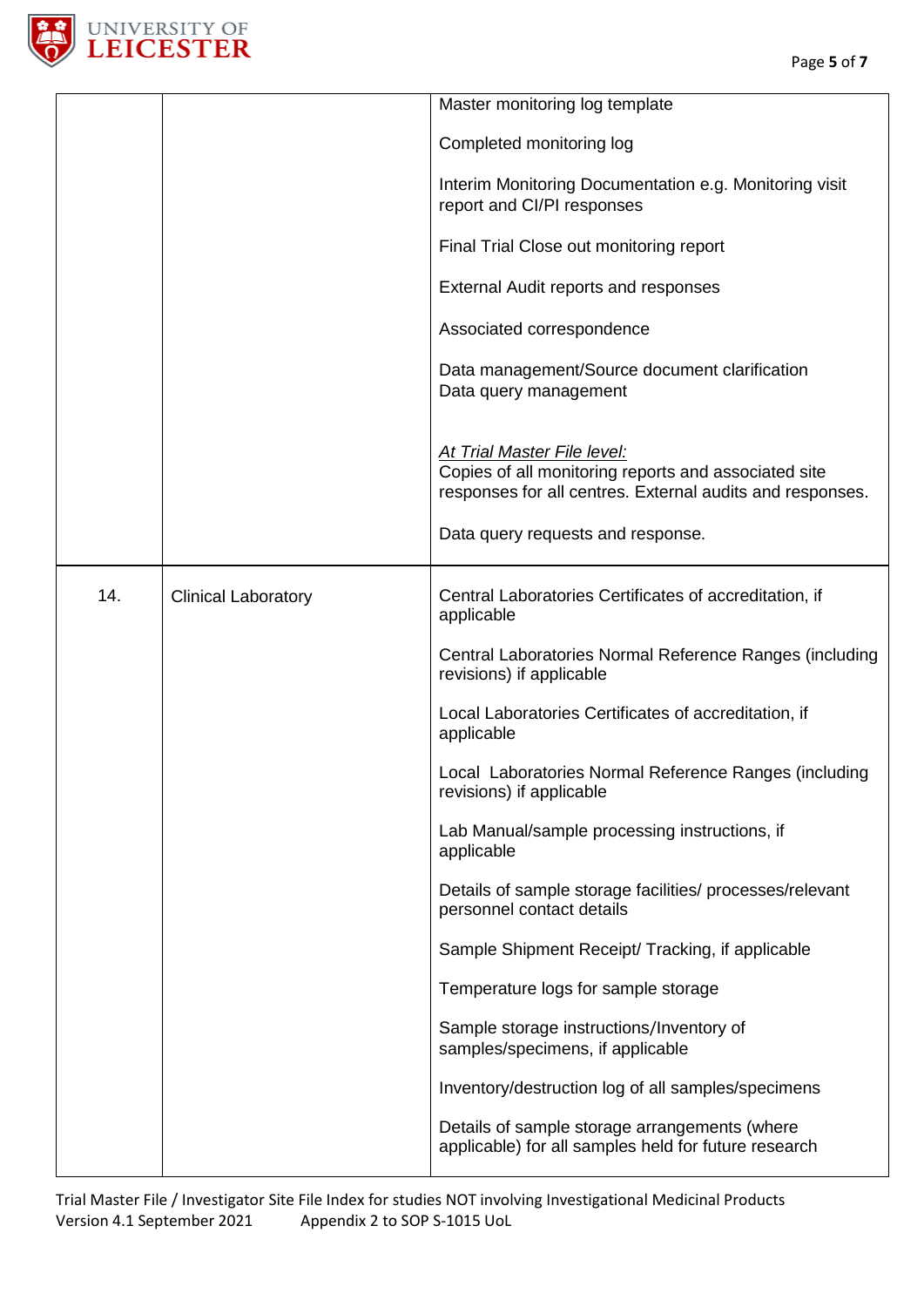

|     |                               | <b>At Trial Master File level:</b><br>Certificates of accreditation and normal Reference<br>Ranges for local labs of all participating sites<br>Inventory of samples/specimens storage and temperature<br>logs as applicable<br>Contact details of all relevant personnel responsible for<br>sample management                            |
|-----|-------------------------------|-------------------------------------------------------------------------------------------------------------------------------------------------------------------------------------------------------------------------------------------------------------------------------------------------------------------------------------------|
| 15. | <b>Study Related Supplies</b> | Shipment/delivery<br>Collection/return<br>Supplies Re-order form templates<br>Evidence of maintenance/calibration certification of all<br>applicable equipment<br>At Trial Master File level:<br>Copies of all relevant supply documentation and evidence<br>of equipment maintenance/calibration for all collaborating<br>centres        |
| 16. | Financial / Legal             | Contracts / Contract Addendums with all investigators and<br>Sub-contractors<br>Confirmation of Sponsorship<br>Funding Letter(s)/ Financial Agreement<br>Insurance and Indemnity Statement for all investigators<br><b>Financial Correspondence</b><br>Records of subject expenses<br>At TMF Site Level File:<br>Copies of all agreements |
| 17. | Annual /Final report          | Annual Reports to REC / HRA, Competent Authority and<br><b>R&amp;D/R&amp;I</b><br>Notice to REC/ HRA, Competent Authority and R&D /R&I<br>of trial completion<br><b>At Trial Master File level:</b><br>Evidence of supply and acknowledgement of<br>documentation to all collaborating centres                                            |